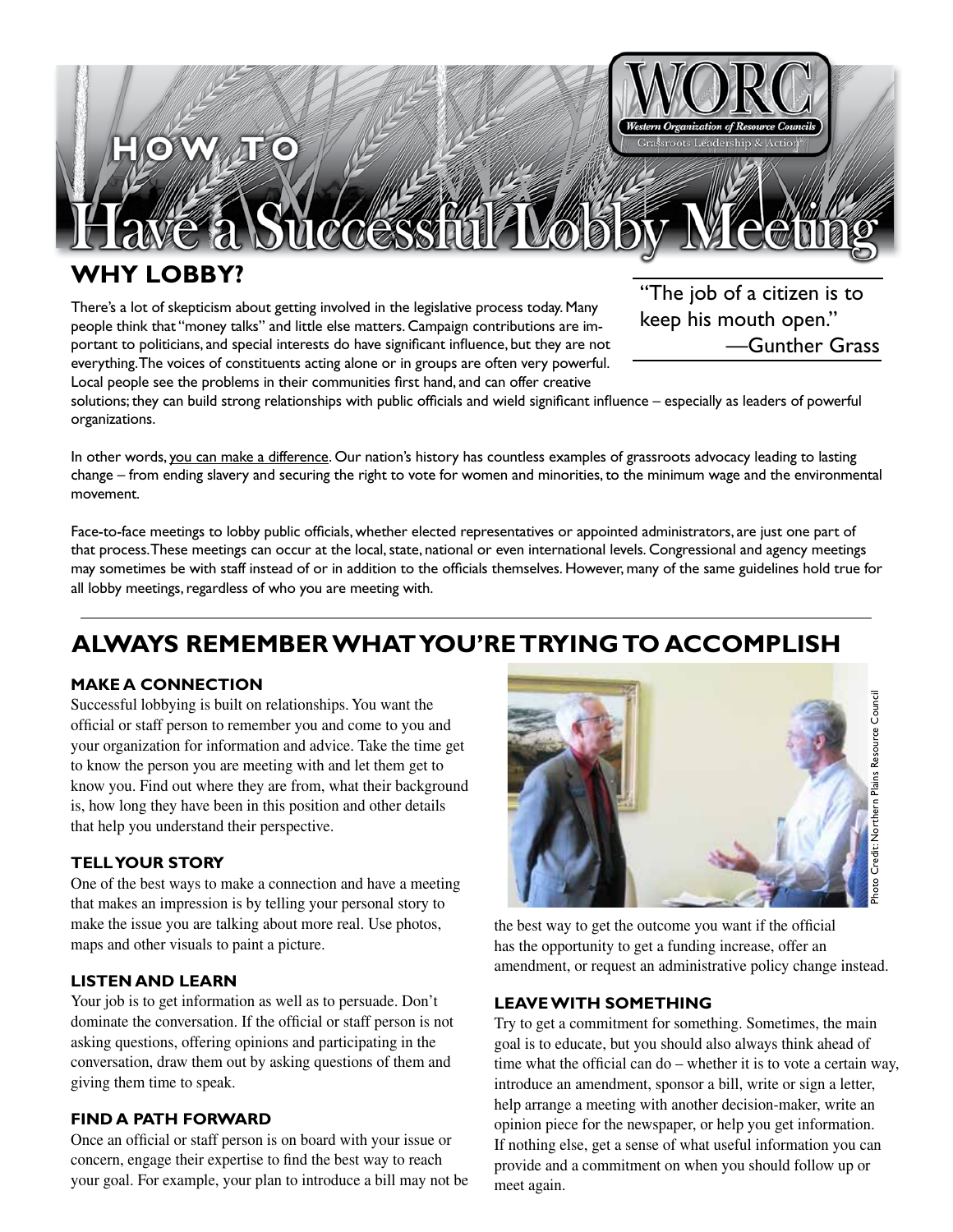# **PREPARE FOR YOUR MEETINGS**

# **DO YOUR HOMEWORK AHEAD OF TIME**

Get as much information as you can about the people you'll be meeting with: What is their background? For legislators, what are their voting records on issues related to what you want to talk about? Have they introduced similar legislation? Are they on key committees of jurisdiction? You'll also want to know about the process to reach your goal. For example, if you're lobbying on a bill or proposed rule, what is the process and status, and what is the timeline?

### **CRAFT YOUR MESSAGE**

Write down your message ahead of time. Draft a "rap" that includes the important points and strongest arguments that you want to make in every meeting, as well as what you want to ask.

## **THEN, TAILOR YOUR MESSAGE**

Think carefully about what messages are likely to work best with each individual you are meeting with, and be prepared to adjust accordingly. Think about what messages aren't likely to work well, too, and should be avoided. Some folks have a tendency to want to demonstrate everything they know or speak their minds freely, which can be counter-productive.

## **REVIEW AND ASSIGN ROLES.**

If you're lobbying with a team, review your message together

to make sure you are all agreed, and decide who will say what. It's a good idea to have one person serve as a facilitator who will be in charge of keeping the meeting on track -- someone who is assertive and disciplined. Another person should listen carefully, paying attention to how your arguments are being received and what the official has to say, and asking clarifying questions if needed. At least one person should take notes.

### **PRACTICE**

Say your message out loud at least once, especially if you're lobbying with a team. Then, make sure that each member of the team has the chance to offer their input – which messages come across well, and what needs to be more clear?

### **MATERIALS HELP MAKE YOUR CASE**

Bring a few visuals that help tell your story, such as photos or maps. It is always helpful to have a short factsheet (one page is best), a question-answer sheet that responds to your opposition's arguments and a business card with your contact information. You also might want to have a copy of any bills, amendments, existing laws or regulations you're lobbying on, one or two of the best press clippings on the issue, and a letter or other document that shows which organizations support your position.

# **MAKING YOUR CASE**

#### **APPEAL TO SELF-INTEREST**

Be sure to explain how your issue will affect the official's home district or issues he or she is concerned about, but discuss their personal self-interest (such as how the issue will affect their chances of re-election) with caution. Many politicians will stop listening if you suggest that they're more concerned about their career than about what is right.

### **STICK TO THE FACTS**

Never forget the straight out appeal to reason and common sense, but bear in mind that what seems perfectly straightforward and reasonable to you may seem misguided to a person with different beliefs.

### **APPEAL TO IDEOLOGY**

When you know that an official adheres to a particular political philosophy, it might be useful to frame your issue in terms of the tenets of that philosophy. But don't try to bend his or her beliefs too far to fit your case, especially if you do not share those beliefs.

# **DON'TS:**

Some basic rules that you should never violate:

### **NEVER LIE**

Be scrupulous about facts. Your credibility is gone as soon as you say something an official knows is not true. If you make an error, correct it as soon as possible.

#### **NEVER MAKE A THREAT**

You should hold officials accountable for their actions, but it won't help your cause to threaten that they'll never win re-election, for example.

### **DON'T MAKE IT PERSONAL, OR TAKE IT PERSONALLY**

Always be professional. It's okay to be passionate, but draw the line at hysteria or shouting.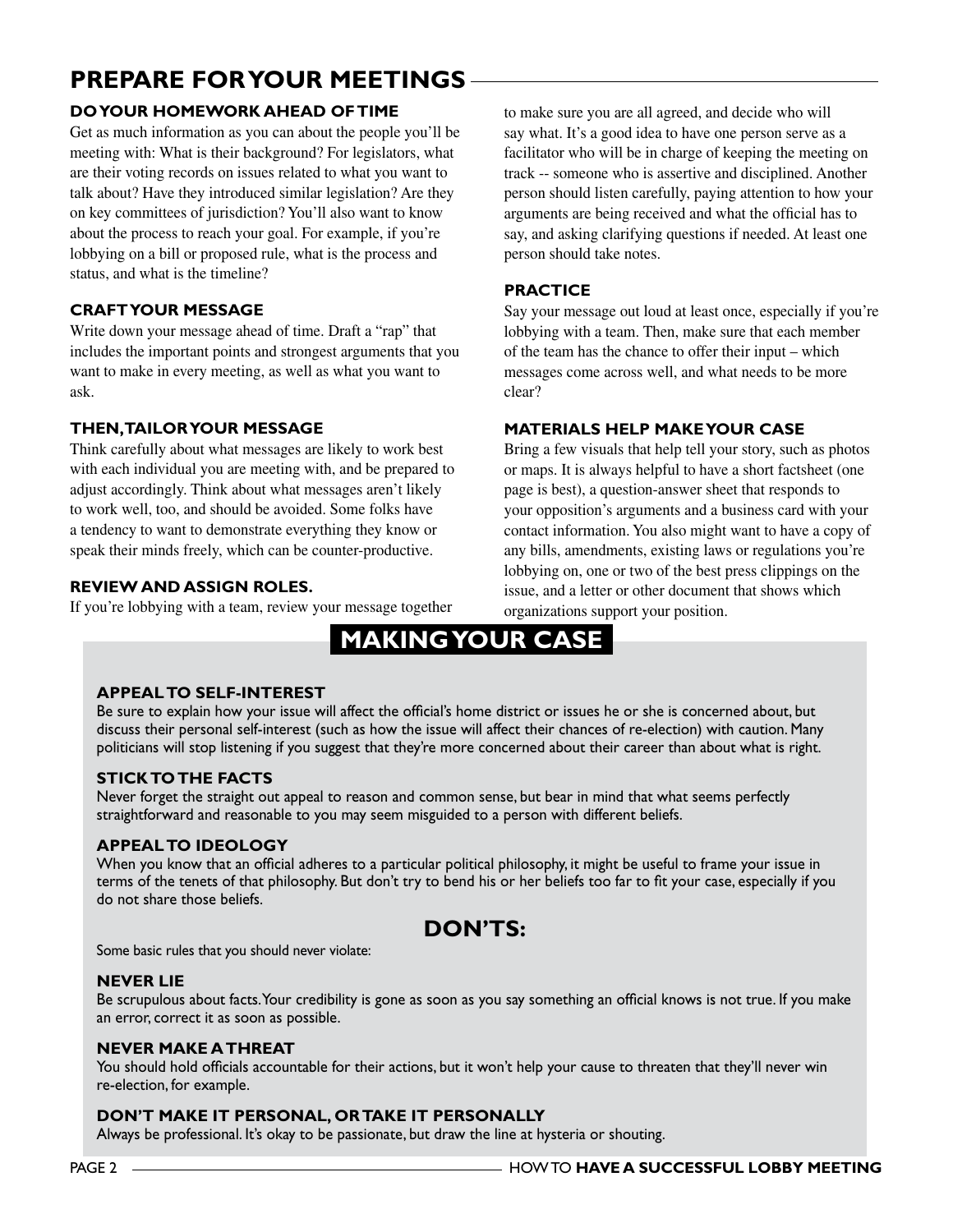### **PREPARE FOR YOUR MEETINGS** *(continued)*

### **ANTICIPATE TOUGH QUESTIONS**

Review your opposition's message and develop your best rebuttal. Brainstorm other questions you might be asked and have your responses ready.

### **REVIEW YOUR AGENDA**

Take a few minutes right before each meeting to review the specific agenda for that meeting and what you know about the person you're meeting with, especially if you're lobbying with a team.

### **PREPARE TO RUN INTO PEOPLE YOU HADN'T PLANNED TO MEET WITH.**

It's not uncommon to see public officials in offices, hallways and cafeterias, and it's perfectly acceptable to introduce yourself and tell them why you're here. Prepare a short "elevator speech" for chance sightings.

# **HAVE A GREAT LOBBY MEETING**

### **BE ON TIME**

Bring a phone number in case you're running more than a few minutes late. But, don't be surprised if their schedule changes and they need to shift the meeting place or time. Legislative schedules are subject to last minute changes, and it's sometimes necessary to be flexible.

### **INTRODUCTIONS ARE IMPORTANT**

Don't forget to explain where you're from, why you're here, what organization you represent, and what issue you want to cover.

### **START POSITIVELY AND WITH A THANK YOU**

If this official has taken a helpful action, be sure to thank them. If nothing else, you can thank them for taking the time to meet, especially if they have not always been on your side of the issue.

### **ASSESS WHAT THEY KNOW**

Officials and their staff won't always tell you if they don't know what you're talking about, so it's important to assess their knowledge level at the beginning of the meeting. One way to do this is to ask outright what they know. Keep in mind, however, that even a policy expert may not have a good understanding of how people are affected by an issue, so it is always useful to tell your story.



### **GET DOWN TO BUSINESS**

Sometimes small talk can help build a relationship or establish your credibility, but don't spend too much time chatting about the weather or the home team's football game. This is particularly true with members of Congress who may be with you for just a few minutes.

#### **LET THEM TALK, AND LISTEN CAREFULLY**

Remember to leave time for the official or staff person to talk. If needed, ask questions to get them started, such as what they already know about this issue, what they are hearing about it from their constituents, or whether they have a position already.

### **DON'T FORGET YOUR "ASK," AND GET AN ANSWER**

Politicians are expert at sounding like they're giving you what you want. Always ask for their support, even if they sound like they won't support you, but especially if they sound like they do. Ask a direct question. Wait for an answer, even if it means sitting through a silence. If they don't answer, rephrase your question. You may not want to push for an immediate "yes" or "no" answer if they're not ready to commit, but you should find out why they aren't ready to commit. What more information can you get them?

### **DON'T BE AFRAID TO SAY "I DON'T KNOW"**

During your visit, you may encounter questions that you cannot answer. It's much better to admit you don't know the answer than it is to provide information that may not be accurate. Instead, you can research the issue then get back in touch with the information requested. Legislators will appreciate your honesty, your willingness to find an answer to their questions, and your commitment to the issue.